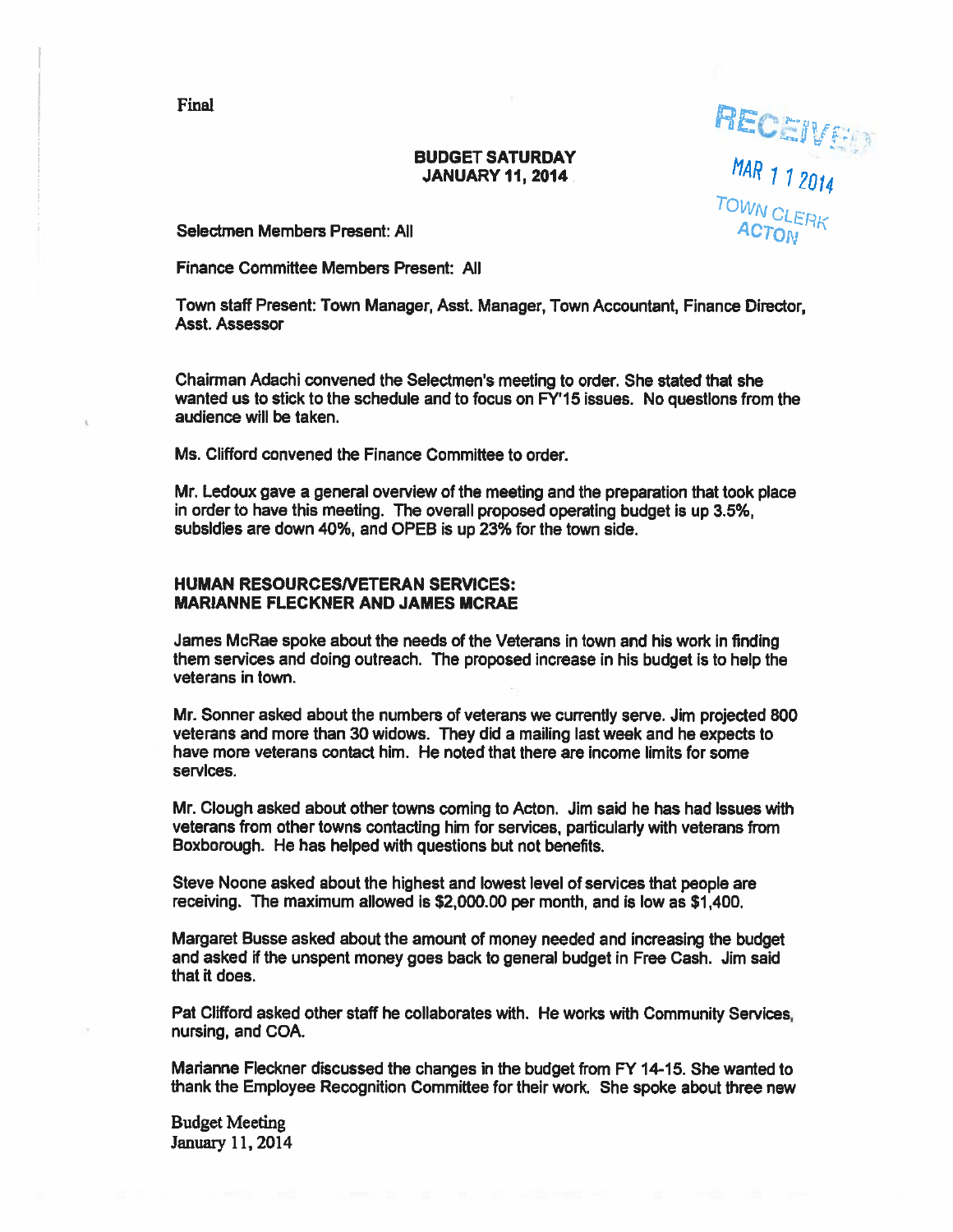projects: succession planning, mentoring, and promotion of current staff. She noted that they have drafted the 5 year plan. They will use this over the years in planning.

She spoke about the changes due to the Federal Affordable Care Act and the towns new wellness program. She discussed the savings for self-insured managing 111 F costs. They will have more time if it is taken from their work assignments.

The Senior Work Program is <sup>a</sup> high demand program and there is an increase in the line item. She said it is <sup>a</sup> jewel for the community and the seniors. They can work and receive \$1,000 per year to apply towards their property tax bill. She wants to increase the program to 79 hours per senior and to pay them \$14.00 per hour. It is a very well received program.

Pat Clifford asked about any plans to updating the Segal Study. Segal was asked to do <sup>a</sup> study on classification and placement. They are now working on job descriptions and then will develop what the salary should be for the position.

#### HIGHWAYINESWC

Corey York gave an overview of the Highway Department and what types of services they perform. They went through the budget items and Green Initiatives.

Bill Mullin spoke about NESWC and sees <sup>a</sup> business opportunity to use unused equipment to have <sup>a</sup> cash flow. Doug Tindal did not agree with rental of equipment and said we could not charge enough to ge<sup>t</sup> the physical use compensated.

Cory said they thought about these issues and insurance inter-municipal agreements and he feels that the needs for equipment time are the same.

Bill asked about what other towns are doing about NESWC liability.

He asked if the fly ash issue has been resolved.

#### ENGINEERING

Corey spoke about Quarry Road Drainage and Commuter Parking lot. John Sonner asked about Quarry Road, and if the funds stay open with no time limit. Corey said they don't expire.

#### COUNCIL ON AGING

Sharon Mercurio outlined the services of COA and the operating budget. She spoke about the COA van and building services such as yearly cleaning. They provide at lot of rides to our citizens. They want to increase the exercise program by 2 classes. Our Minuteman assessment is increasing. Transportation has decreased because of the van scheduling. Sharon said that the kitchen renovations are needed and that the kitchen is used daily. The kitchen is original to the building and needs to be renovated. Parking is still an issue.

Budget Meeting January 11,2014

Final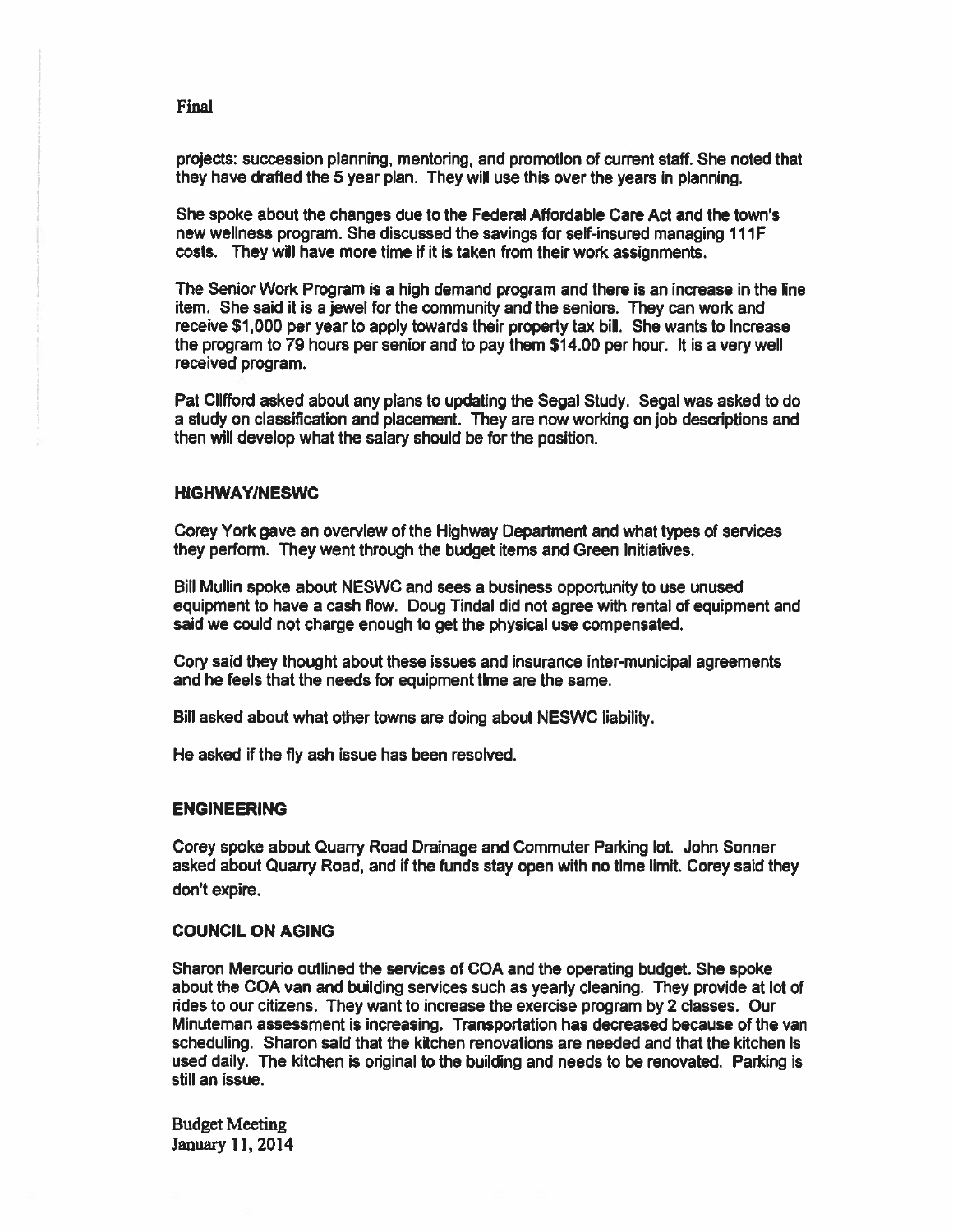Ms. Adashi asked how many newsletters are sent by email. Sharon said they send 400 by email at this point out of 2,500. Janet asked if they had <sup>a</sup> commercial kitchen, if they could actually cook the food at the center.

FinCom asked about how much the building can hold during meal time. Sharon said 120 people per day. The capacity is based on 100 for septic. 8:30 — 2:30 are the busiest times during the day.

Pat urged the COA to gather information in conjunction with Asst, Town Manager to look at this.

## FIRE

Chief Futterer discussed the budget issues. They are asking for level funding. The ambulance funding has gone up this year to provide the best possible service. He spoke about the professional development program and the plan to train paramedics.

#### POLICE

Chief Widmayer spoke about the dog control duties and noted that they have added duties and additional training is needed. They try to find homes for abandoned animals instead of killing them or sending them out. Janet asked about boarding costs for animals and owners not paying.

Pat Clifford asked about fees and dogs as well as wild life. Chief Widmayer said the department handles rabid animals and the state takes care of deer.

Dispatch — increased due to error in FY14. They are correcting this issue and that was around \$30,000. They are required to adhere to State mandates and the costs were covered by <sup>a</sup> gran<sup>t</sup> and they will need to do an audit.

Margaret Busse asked about regionalizing dispatch as it was discussed by the Acton 2020 CommIttee. He has tried to have other communities join us to no avail. The facility has room for it as it was designed correctly with that in mind.

Police — salaries are up as we have added officers approved by town meeting. We added the four officers in January of this year. They want to ge<sup>t</sup> more officers on the road and spend less on overtime. We are generally down 5-6 officers at one time and it costs to fill the shifis at overtime.

He noted that ft take 9 months to <sup>a</sup> year to hire and train new officers and they try very hard to keep them once we ge<sup>t</sup> them. Their goals are to protect the town and its citizens.

Four years of collective bargaining was concluded and they had to spend money for those contract obligations.

Budget Meeting January 11, 2014

Final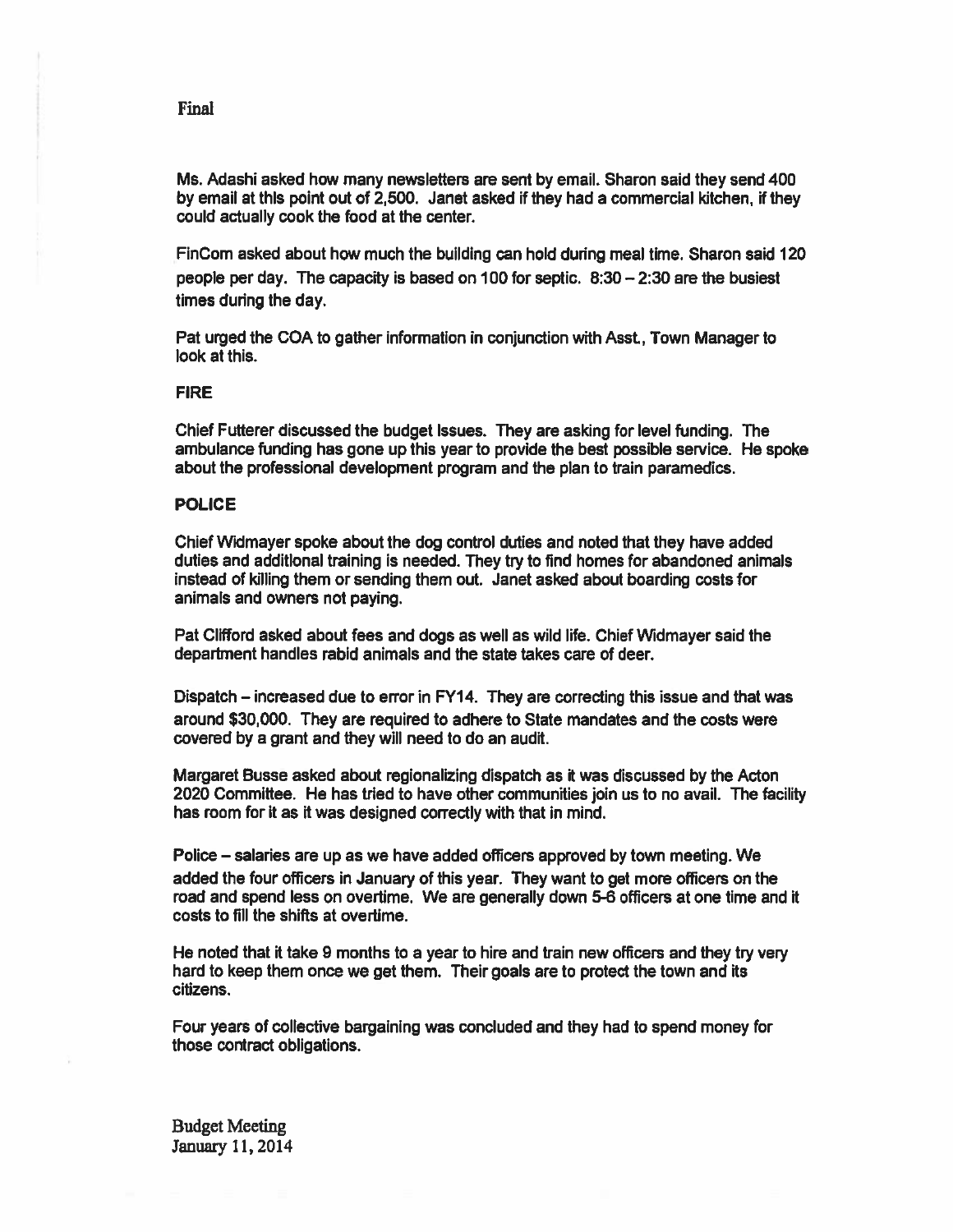Mr. dough asked about special duty officers. The Chief said that contract officers have special assignment designations and they ge<sup>t</sup> <sup>a</sup> stipend of \$150 per month.

Mr. Gowing said we will have <sup>a</sup> civil violation of \$100 for marijuana and he asked how that has played out. The Chief said that he feels it will become legal throughout the state but he plans on doing nothing at this time.

Ms. Green asked about officers in the schools. The Chief said that they had 3 and now have 2 and fill in time with another officer. They lost funding which reduced it to 2.

He said once he gets his positions count up he will reassign the third person. He feels the over time will decrease in the future budgets.

Mr. Gowing spoke about changes at the school, should Boxboro be asked to help fund this. The Town Manager will talk to the Supt. Frank feels Boxboro will become involved as we are <sup>a</sup> regional situation.

## PLANNINGIZONING BOARD OF APPEALS

Mr. Bartl was out and Mr. Ledoux offered to relate any questions to Roland. 016 is under IT now. Mike asked about the reques<sup>t</sup> for <sup>a</sup> new position in planning and if this was not supported by the Hill. It was not <sup>a</sup> priority.

Margaret Busse spoke about Roland's reques<sup>t</sup> for staff and said that it seemed that we did not invest in long term planning and she personally believes the town needs to invest in planning. She feels it is <sup>a</sup> good investment and we need to be reactive in some of our <sup>p</sup>lanning issues. She felt having an EDC director in <sup>p</sup>lace in the next two years would make sense.

Mary Ann Ashton talked about cross training and wanted <sup>a</sup> quick update status on this, Right now we are busy digitizing documents and will move out personal and set up the way we like it and cross training will continue to take place.

#### WEST ACTON LIBRARY

They are requesting <sup>a</sup> small increase in substitute librarians as she needs to fill the spaces because volunteers have moved on and now needs the coverage when she is out. Everything else is level funded.

Mr. Sonner asked about the circulation and items they hold. 14,000 in circulation of books, cds, etc. has remained steady. They are starting to have Sunday hours and will use <sup>a</sup> gift account to pay for this. They are using the Windsor Ave fire station for book sales and it is working out very well. They have installed donation shelves and it is <sup>a</sup> very nice situation. They get a tiny bit of funding from State. She usually gets \$600-\$700 per year.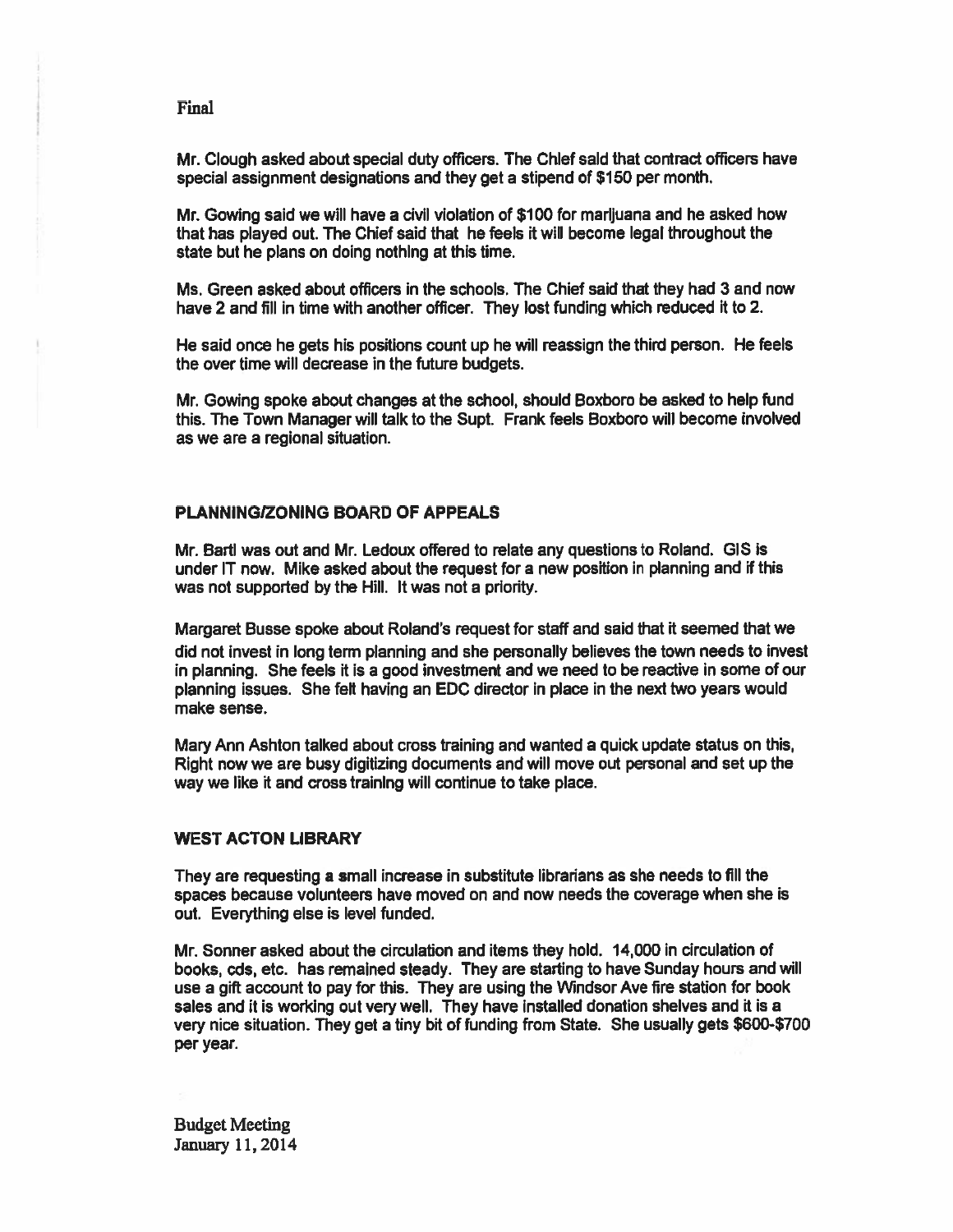## TOWN MANAGERIEMERGENCY MANAGEMENTICELEBRATIONSIGREEN ADVISORY BOARD

They have <sup>a</sup> decrease due to <sup>a</sup> vacant position. Otherwise we are level funded. They over spen<sup>t</sup> in 14 because we had an opportunity to participate in MMN Suffolk Public Administration course. Employees are allowed to take courses if chosen by MMA. We had 5 last year and now, we only have 2 attending and as the other communities have become aware of the program and are participating.

Salaries are down due to the vacancies and other issues.

Mr. Sonner asked about continuance of the MMA program. Steve said we could only have two positions this year.

Mary Ann asked about legal costs. She asked about sharing legal costs with the Water District. Steve will be following up once the Special Counsel is named for the Knox Trail case.

Doug Tindal felt that we need to EDC, Planning and Design Board work together. He felt we needed to have those functions not staffed by the Town Hall.

Mr. Ledoux suggested <sup>a</sup> Summit of the three boards EDC.

Pat Clifford asked about parking and funds allotted. Changes to the meters will come out of commuter parking fund and will resolve many issues at the lot.

#### INFORMATIONAL TECHNOLOGY

Mark Hald discussed his budget. It is relatively the same as last two years and they have accomplished major upgrades to Munis and will be moving to the Cloud. The region is also getting rid of their servers, They will be working on updating. He continues to work with the Schools.

Mr. Gowing asked about long range plan for I-NET and what we are going to do to keep the buildings connected. Mark noted items such as wireless and public safety being connected to the Library. They are continuing to discuss spare or new infrastructure.

Mr. Gowing asked about cameras and having security cameras at the train station and COA building. Mark said that we have an article to pu<sup>t</sup> these in once the new parking lot is completed.

## MUNICIPAL PROPERTIES GREEN ADVISORY

Dean Charter discussed his budget and spoke about utility bills and savings that have taken place. They are looking for opportunities to become more efficient. They have two projects and are requesting an arborist position. He needs crews to do tree work in bad weather and is important and they rely on contractors and Highway. Upgrade to HVAC system at town hall has out lived its life.

Budget Meeting January 11, 2014

#### Final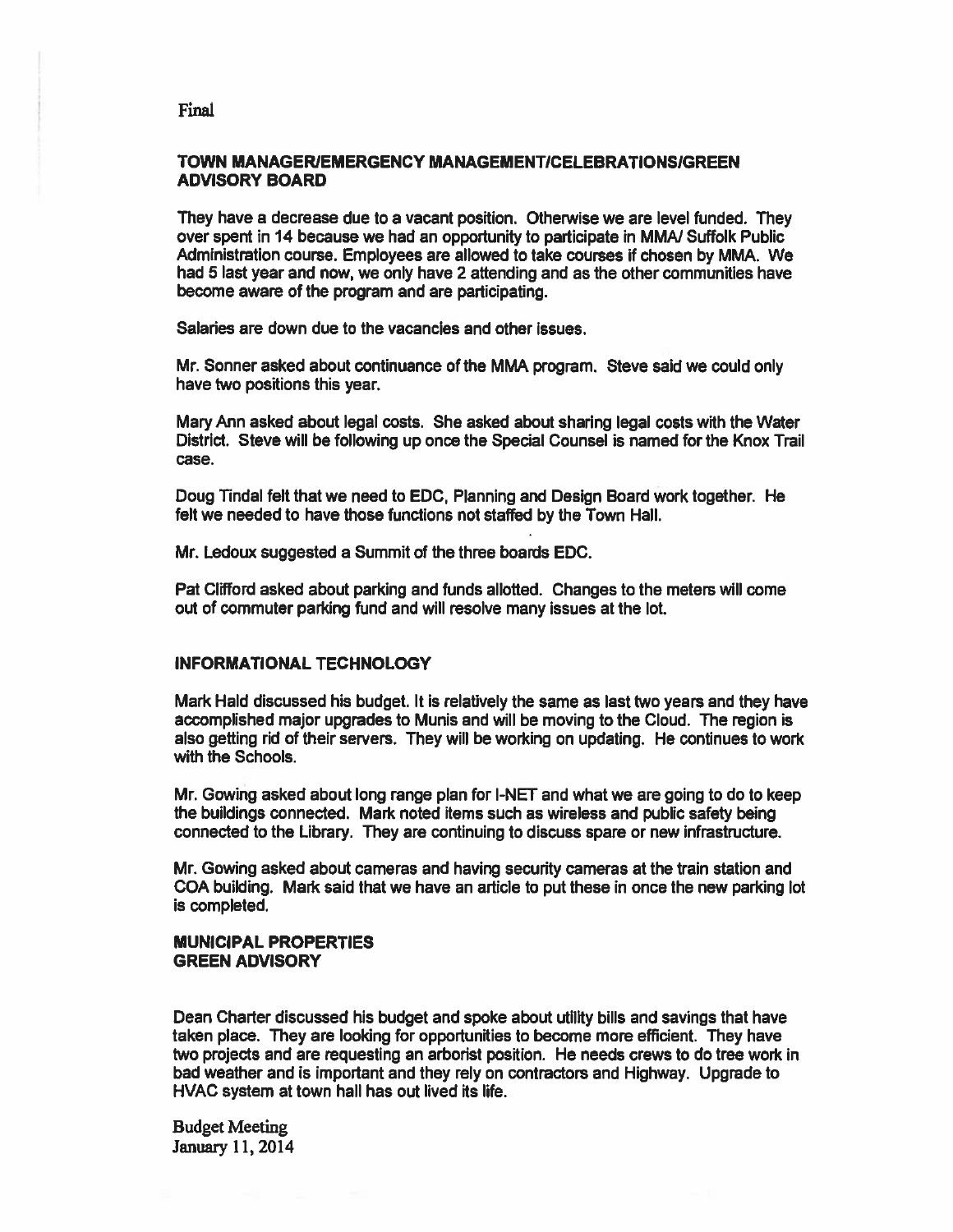Mr. Gowing asked about street light upgrades. Dean and Cory York have been looking into this.

Ms. Green asked about the undertaking of programs and Dean felt perhaps, they have <sup>p</sup>icked the low hanging fruit already when it comes to energy efficiencies. They are still looking for opportunities.

Ms. Adachi asked about air conditioning at the School Street emergency building. He is hoping to pu<sup>t</sup> in new unit and that will be in the capital budget.

Sob Evans asked about the heating of the house at Morrison Farm.

Mary Ann Ashton said they have done <sup>a</sup> grea<sup>t</sup> job on utilities savings and sharing ideas with the school. She questioned Asa Parlin House and monies to maintain it. They hope to only spend \$500.00 of the total and they are in process of trying to demolish it. HDC has power over that area. HDC said they will not suppor<sup>t</sup> demolition, offering to the public for purchase and taking it away. He doubts we will be able to ge<sup>t</sup> through the issues and doesn't see it until 2016.

## **NATURAL RESOURCES / CEMETERY and RECREATION** CELEBRATIONS

Tom Tidman outlined the Natural Resources Budget and capital item they are proposing, including the Harris Street property. They discussed the goals of obtaining this property.

#### MEMORIAL UBRARY

Marcia Rich discussed the library and the number of materials they possess. She spoke about the costs of service contracts. They have redesigned their web site. It gives them <sup>a</sup> good opportunity to showcase materials. She has issues with Minuteman and she has to guess the amount we will be assessed.

She was asked about cd's and downloadables. At this point 80% is now spen<sup>t</sup> on data bases. They track the use of the computer terminals.

Mary Ann Ashton would like <sup>a</sup> break out of what has gone for books, periodicals, and non print materials over last five years. She noted that high school students are frequent users and that they use the library especially weekends. Could they be open more hours? Marcia noted the over time rate that needs to be paid and that no one wanted to work Sundays.

#### BUILDING

Frank Ramsboftom presented his budget and said there were no major changes.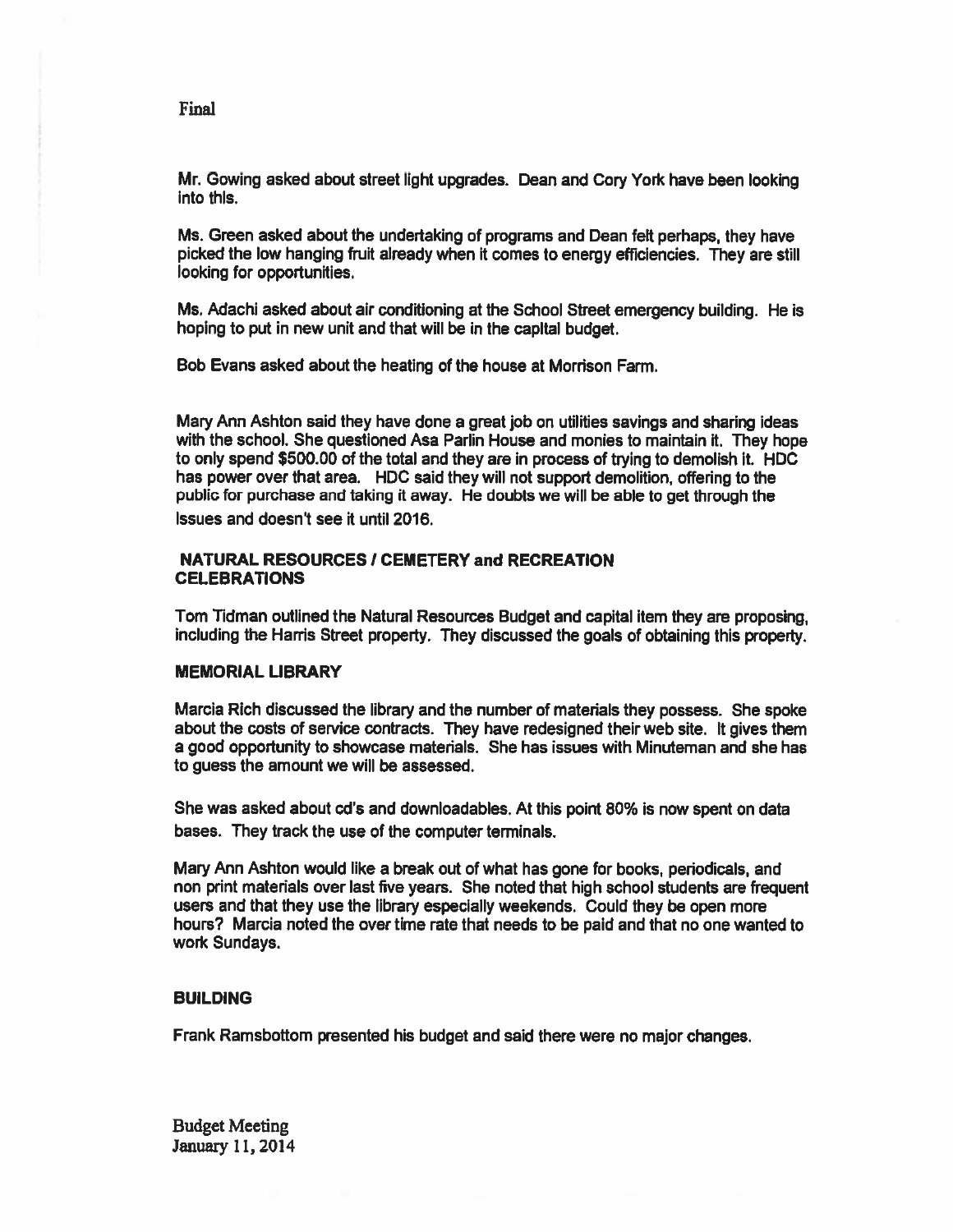#### HEALTHINURSING

Doug Halley updated the boards on hi budget items.

Doug spoke about the Transportation Line Items. They are looking for commitments to continue with the transportation vans. Heather York updated the Board on the Nursing Services capital and budgets. Septic Enterprise is level funded.

Sealer of Weights is required by State and is level funded.

Food Service line item purchase of vehicles

Hazardous Waste level Funded

Storm Water level funded

Sewer fund includes the operation to run the plant.

Heather York noted <sup>a</sup> slight increase in the Nursing Enterprise Fund. They supply home health elders in Acton who are at risk. They see <sup>a</sup> continuing trend in At Risk patients. They are trying to find where folks are in order to aid them.

## FINANCE (ACCOUNTING TOWN CLERKIELECTIONS, ASSESSORS, COLLECTOR AND FINANCE DIRECTOR)

Steve Barrat spoke about the budget and their suppor<sup>t</sup> at town meeting.

Town Clerk had no changes in their budget. Town Meeting and Elections budget includes printing and copying for elections printing and copying.

Brian McMullen spoke about the assessor and finance budgets. The Assessor's budget is <sup>a</sup> slight increase due to re-classifications and steps. The assessor is responsible for assessing the properties in town.

Finance is working with the schools on regionalization. We refinanced the twin school and maintained our AAA designation. He noted that the OPEB was accepted.

He discussed APS Health Insurance for retires and noted that those costs are now under our care. We will also carry all the debt and town's share of the sewers

Collector's — They collect the taxes and perform collection of the tax title and excise Tax as well as consulting.

Mr. Sonner wanted to know the break down on personnel. Brian offered to produce the spread sheet for next year.

Mr. Clough asked about new line item for APS Health insurances for the schools retirees. They are looking at these costs at ALG discussions and hope they transfer funds to us to make us whole.